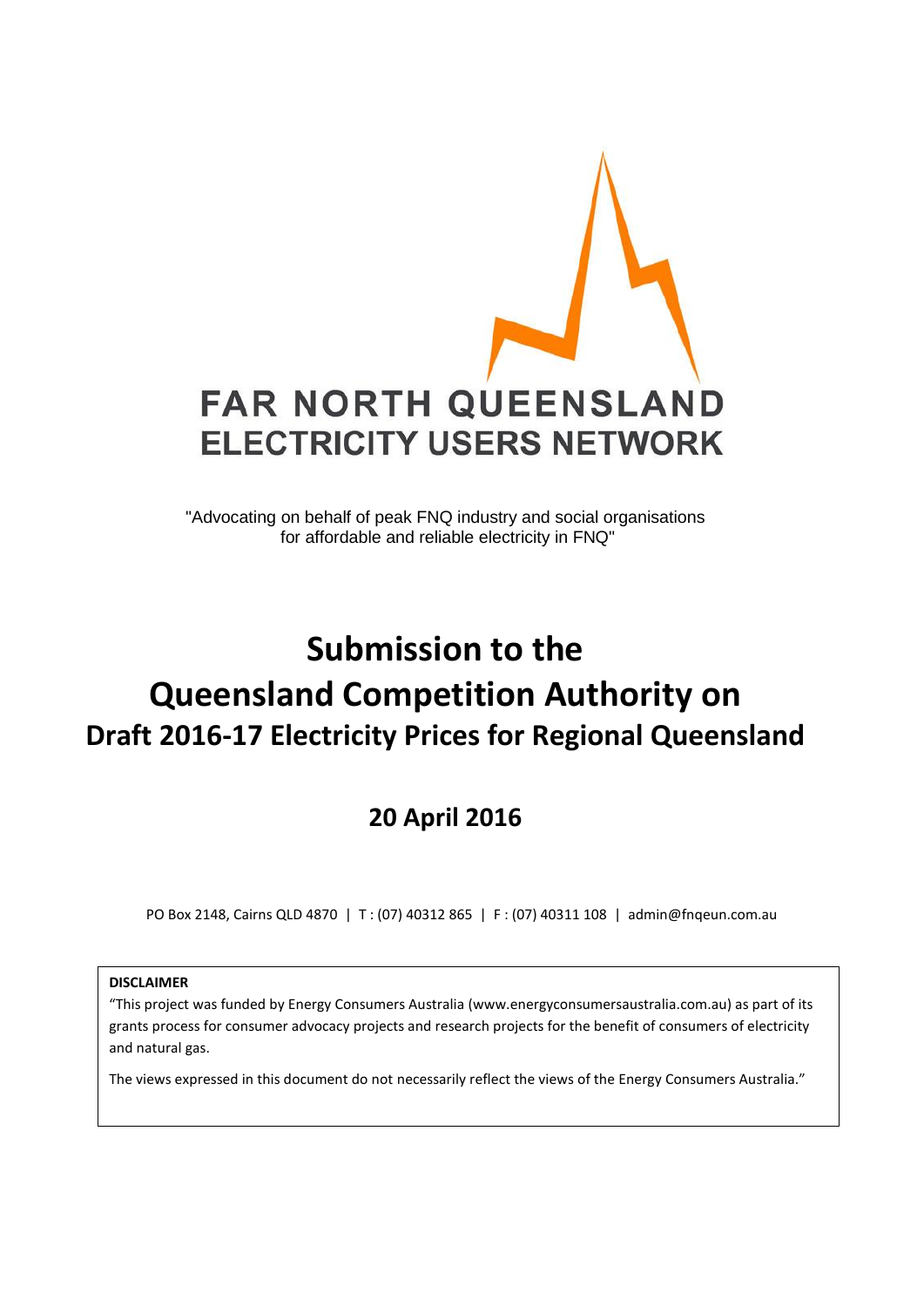## **CONTENTS**

| 2. REGIONAL QLD HOMES HARDEST HIT BY ELECTRICITY PRICES 3       |
|-----------------------------------------------------------------|
| 3. CHANGES TO THE RETAIL MARKET UNLIKELY TO BENEFIT CONSUMERS 5 |
| 4. CHANGING THE GENERATION MIX WILL INCREASE POWER BILLS  12    |
| 5. TIME-OF-USE TARIFFS NEED TO INCENTIVISE ENERGY EFFICIENCY 14 |
|                                                                 |

## **APPENDIX**

|--|--|--|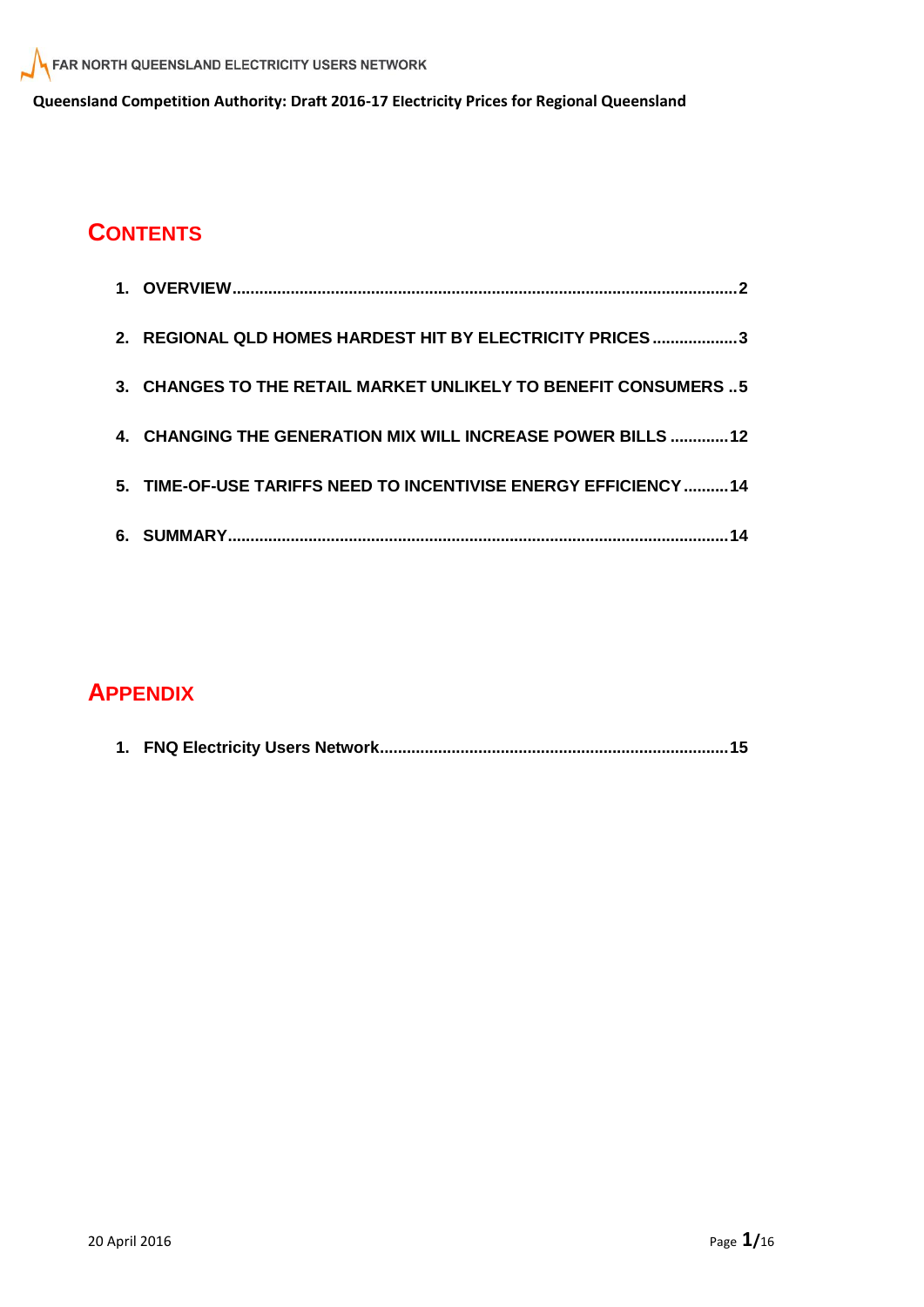#### **1.0 OVERVIEW**

Since 2006-07 Queensland's electricity prices have risen by 87 percent.

With another 10 percent increase in business power bills proposed for 2016-17, Queensland is on track for another 87 percent increase over the next 10 years. Residential power bills are also rising again.

The Queensland Competition Authority has been determining Queensland's regulated retail electricity prices since 2007 and hence would appear to be the entity responsible for the 87 percent price increase. However, the Queensland Competition Authority can only determine regulated retail electricity prices if it receives a delegation from the Queensland Government.

It is the Queensland Government that is responsible for the 87 percent rise in electricity prices.

The framework specified by the Queensland Government in its delegation to the Queensland Competition Authority is flawed and is the reason for the exorbitant and unsustainable prices.

The Queensland Government states in its delegation to the Queensland Competition Authority that the Queensland Competition Authority must use the Network (N) plus Retail (R) cost buildup methodology when working out the prices, where N (network cost) is treated as a passthrough and R (energy and retail cost) is determined by the Queensland Competition Authority.

**The flaw is**; if N plus R equals an electricity price which is unaffordable to either households or businesses it is irrelevant to either the Queensland Government or the Queensland Competition Authority as neither are concerned about affordability. There is no mechanism in the existing delegation or framework to consider affordability.

We question if the Queensland Competition Authority has adhered to its own Queensland Competition Authority Act 1997, Division 3 - Investigations about monopoly business activities.

*"Section 26 Matters to be considered by the authority for investigation*

*(1) In conducting an investigation under this division, the authority must have regard to the following matters –*

*(c) the protection of consumers from abuses of monopoly power*

*(i) social welfare and equity considerations including community service obligations, the availability of goods and services to consumers and the social impacts of pricing practices*

*(m) economic and regional development issues, including employment and investment growth*

*(n) if the monopoly business activity is a government business activity - any directions given by the government to the government agency by which the monopoly business activity is carried on"*

The past and proposed hikes in electricity prices are a direct result of the actions of the Queensland Government. We call on the Queensland Government to immediately revoke its delegation to the Queensland Competition Authority and to set regulated retail electricity prices that are affordable. We also call on the Queensland Competition Authority to inform the Queensland Government that it must take into consideration the affordability of electricity as it is relevant in the legislation of both the Queensland Government and the Queensland Competition Authority.

Affordability is achievable by reducing electricity prices by a minimum of 5 percent on current regulated retail prices for all business and residential customers in regional Queensland.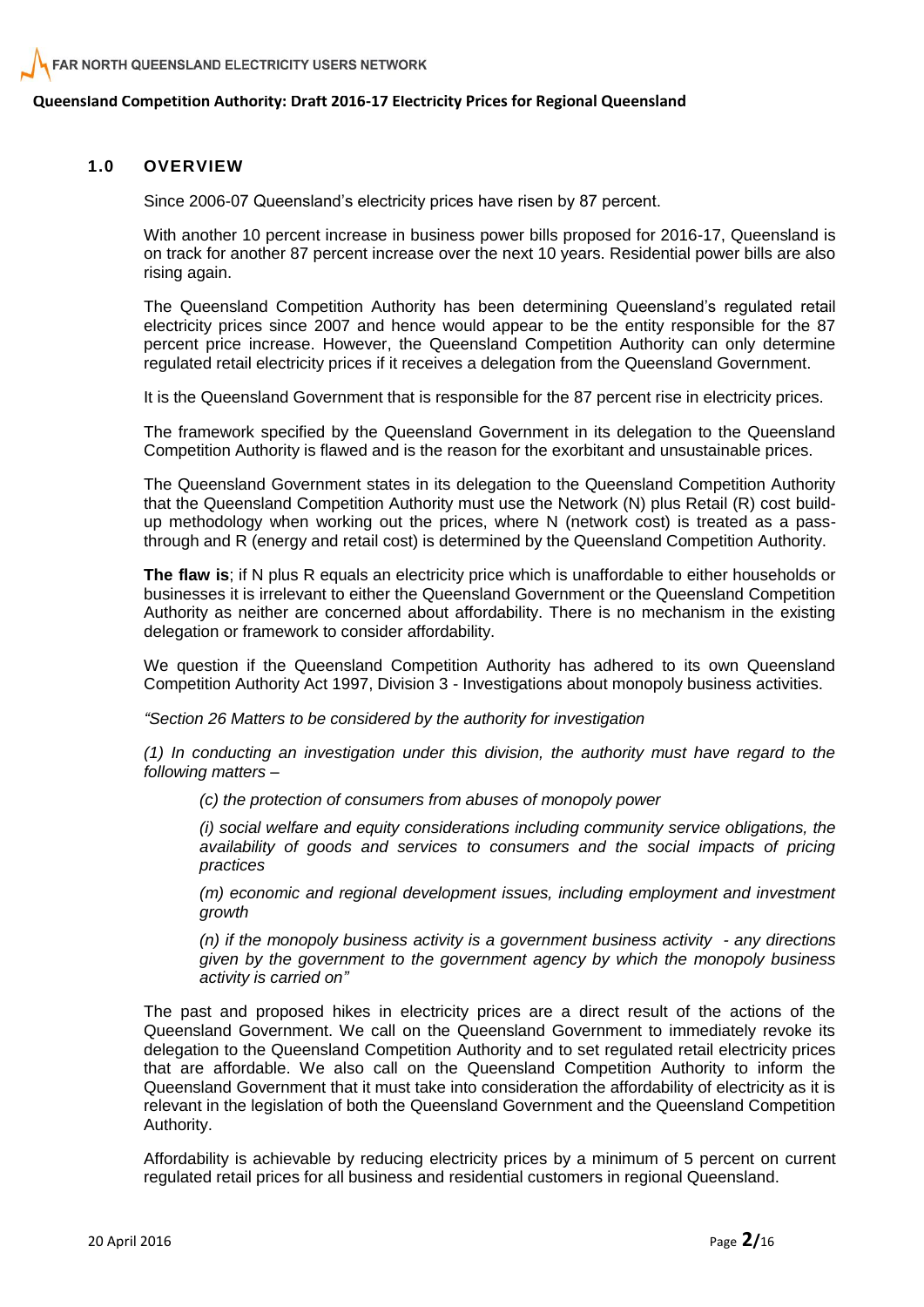#### **2.0 REGIONAL QUEENSLAND HOMES HARDEST HIT BY EXORBITANT ELECTRICITY PRICES**

The aim of the Uniform Tariff Policy (regulated retail prices) is to provide that, wherever possible, non-market customers of the same class should pay no more for their electricity, regardless of their geographic location in Queensland.

According to data compiled from the Australian Energy Regulator's Energy Made Easy website, Toowoomba and Bundaberg power bills are cheaper than Brisbane and Gladstone, Mackay, Townsville and Cairns are more expensive than Brisbane for one, two, three and four person households. The reason for the higher power bills is simply household consumption in the majority of the geographic area outside Brisbane is higher (see Table 1). Hence, electricity bills constitute a larger percentage of the household budget in areas outside South East Queensland. This means less money is circulated in regional Queensland which affects regional jobs, the regional economy and investment in regional Queensland.

The reason power bills are high in regional Queensland is the Queensland Government sets the electricity price and reaps the benefit through Ergon Network (the state owned distribution network) and Ergon Retail (the state owned electricity retailer which effectively acts as a monopoly retailer for 97 percent of the geographic area of Queensland).

All the above appears to be in breach of the Queensland Competition Authority Act Section 26 (c), (i), (m) and (n) as stated in the Overview above.

The reason the impact of unsustainable power bills on household budgets is constantly underestimated is largely due to the misrepresentation of a typical annual bill by the Queensland Competition Authority. For example, the Queensland Competition Authority in their Executive Summary states the annual bill for a typical customer on tariff 11 in 2016-17 is \$1,465 which would equate to an annual consumption of 4,613 kWh. As per Table 1 this would place a typical customer in dollar terms as a one person household in Townsville or in consumption terms a two person household in Bundaberg. Neither would be what Queenslanders consider a typical residential annual bill on tariff 11 (the main residential tariff). The difference between regional Queensland and Brisbane is clearly shown in Table 2. The disparity is greater in other areas such as Townsville and Mackay.

*Table 1: Comparison of total annual bills (excl GST) for Cairns and Brisbane from 2014- 15 to 2016-17 using final and proposed regulated retail prices*

| Year    | (cents/day) | Fixed Charge Metering Charge<br>(cents/dav)                           |             | <b>TOTAL Fixed</b><br>Charge | Variable                    |                    |                             |                    | One person household Two person household Four person household |                    |                     | QCA |
|---------|-------------|-----------------------------------------------------------------------|-------------|------------------------------|-----------------------------|--------------------|-----------------------------|--------------------|-----------------------------------------------------------------|--------------------|---------------------|-----|
|         |             |                                                                       | (cents/day) | Charge<br>(cents/kWh)        | <b>Brisbane</b><br>3178 kWh | Cairns<br>3463 kWh | <b>Brisbane</b><br>4909 kWh | Cairns<br>5383 kWh | <b>Brisbane</b><br>6971 kWh                                     | Cairns<br>7897 kWh | Typical<br>4613 kWh |     |
|         |             | Included in fixed                                                     |             |                              |                             |                    |                             |                    |                                                                 |                    |                     |     |
| 2014-15 |             | 83.414 charge                                                         | 83.414      | 25.378                       | \$611                       | \$683              | \$1,550                     | \$1,671            | \$2,074                                                         | \$2,309            | \$1,475             |     |
| 2015-16 | 106.728     | 9.67                                                                  | 116.398     | 22.238                       | \$1,132                     | \$1,195            | \$1,517                     | \$1,622            | \$1,975                                                         | \$2,181            | \$1,451             |     |
| 2016-17 | 89.55       | 9.67                                                                  | 99.22       | 23.910                       | \$1,122                     | \$1,190            | \$1,536                     | \$1,649            | \$2,029                                                         | \$2,250            | \$1,465             |     |
|         |             | Percentage increase (black) or decrease (red) from 2015-16 to 2016-17 |             |                              | 0.8                         | 0.4                | 1.2                         | 1.6                | 2.7                                                             | 3.2                | 1.0                 |     |

*Source: Compiled with consumption data from the Australian Energy Regulator's Energy Made Easy website accessed on 20th April 2016 and prices from the Queensland Competition Authority's 2014-15 and 2015-16 Final Determinations & 2016-17 Draft Determination. The metering charge for 2016-17 is estimated due to a change in the National Electricity Rules allowing metering competition nationally from December 2017.*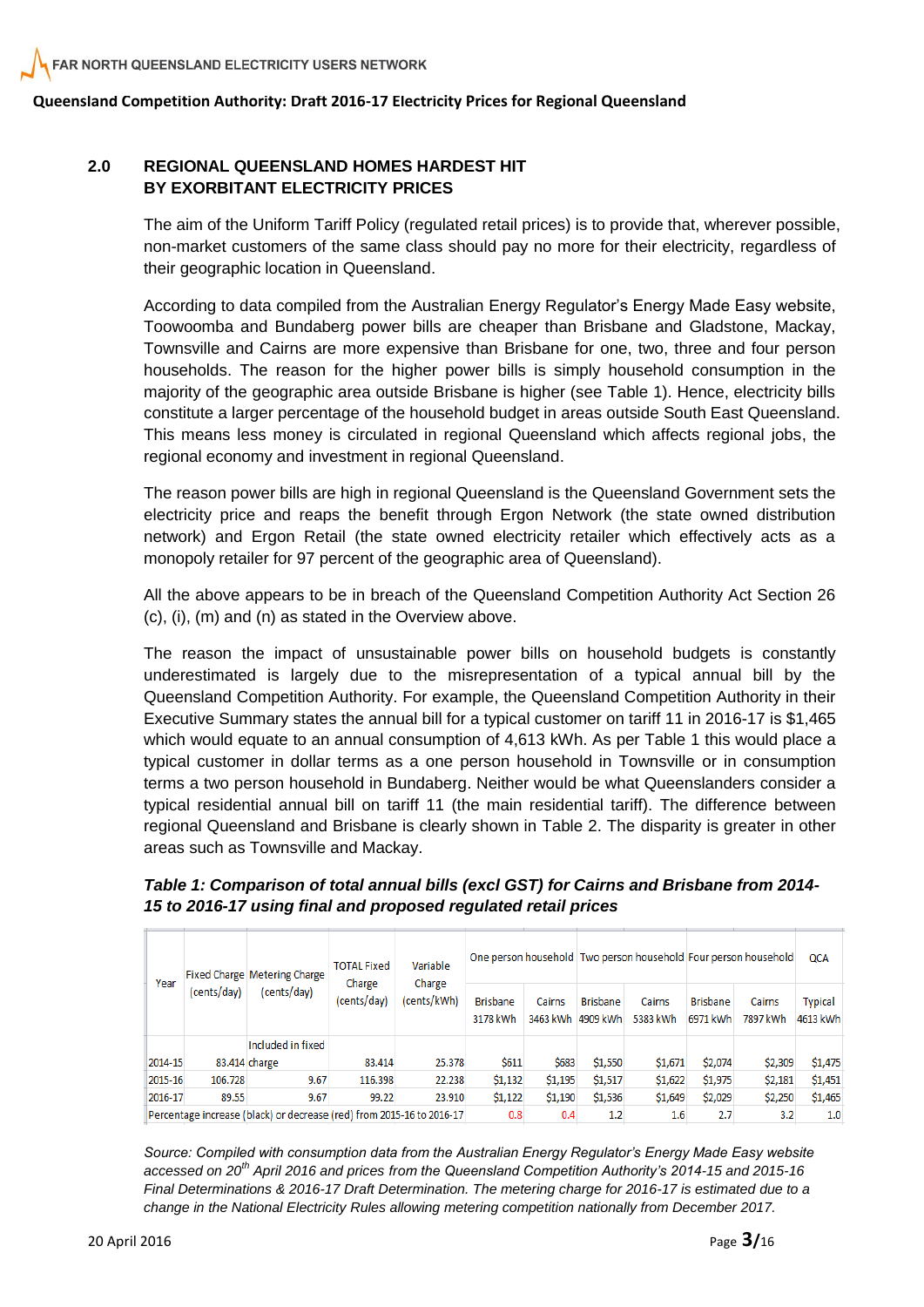#### *Table 2: Consumption & Lowest Offer (Estimated Annual Bill) by Household Size and Postcode*

| Location &        |                             |                  |      |                  | Household size |                  |      |                  |      |
|-------------------|-----------------------------|------------------|------|------------------|----------------|------------------|------|------------------|------|
| Postcode          |                             | 1 person         |      | 2 person         |                | 3 person         |      | 4 person         |      |
|                   |                             | kWh/year kWh/day |      | kWh/year kWh/day |                | kWh/year kWh/day |      | kWh/year kWh/day |      |
| <b>Brisbane</b>   | Jan 2015 Consumption        | 3837             | 10.5 | 5114             | 14             | 6390             | 17.5 | 7666             | 21   |
| 4000              | Nov 2015 Consumption        | 3178             | 8.7  | 4909             | 13.4           | 5501             | 15.1 | 6971             | 19.1 |
|                   | Nov 2015 Lowest offer \$/yr | \$1,170          |      | \$1,568          |                | \$1,704          |      | \$2,042          |      |
|                   | Apr 2016 Consumption        | 3178             | 8.7  | 4909             |                | 5501             |      | 6971             |      |
|                   | Apr 2016 Lowest offer \$/yr | \$1,213          |      | \$1,642          |                | \$1,784          |      | \$2,138          |      |
| Toowoomba         | Jan 2015 Consumption        | 3709             | 10.2 | 4943             | 13.5           | 6178             | 16.9 | 7412             | 20.3 |
| 4350              | Nov 2015 Consumption        | 3114             | 8.5  | 4811             | 13.2           | 5390             | 14.7 | 6831             | 18.7 |
|                   | Nov 2015 Lowest offer \$/yr | \$1,190          |      | \$1,605          |                | \$1,747          |      | \$2,099          |      |
|                   | Apr 2016 Consumption        | 3114             |      | 4811             |                | 5390             |      | 6831             |      |
|                   | Apr 2016 Lowest offer \$/yr | \$1,190          |      | \$1,605          |                | \$1,747          |      | \$2,099          |      |
| <b>Bundaberg</b>  | Jan 2015 Consumption        | 3376             | 9.2  | 4497             | 12.3           | 5620             | 15.4 | 6742             | 18.5 |
| 4670              | Nov 2015 Consumption        | 3053             | 8.4  | 4717             | 12.9           | 5285             | 14.4 | 6698             | 18.4 |
|                   | Nov 2015 Lowest offer \$/yr | \$1,175          |      | \$1,582          |                | \$1,721          |      | \$2,067          |      |
|                   | Apr 2016 Consumption        | 3053             |      | 4717             |                | 5285             |      | 6698             |      |
|                   | Apr 2016 Lowest offer \$/yr | \$1,175          |      | \$1,582          |                | \$1,721          |      | \$2,067          |      |
| Gladstone         | Jan 2015 Consumption        | 4093             | 11.2 | 5454             | 14.9           | 6816             | 18.7 | 8177             | 22.4 |
| 4680              | Nov 2015 Consumption        | 3436             | 9.4  | 5307             | 14.5           | 5947             | 16.3 | 7536             | 20.6 |
|                   | Nov 2015 Lowest offer \$/yr | \$1,269          |      | \$1,727          |                | \$1,883          |      | \$2,272          |      |
|                   | Apr 2016 Consumption        | 3436             |      | 5307             |                | 5947             |      | 7536             |      |
|                   | Apr 2016 Lowest offer \$/yr | \$1,269          |      | \$1,727          |                | \$1,883          |      | \$2,272          |      |
| Mackay            | Jan 2015 Consumption        | 4363             | 12   | 5815             | 15.9           | 7267             | 19.9 | 8719             | 23.9 |
| 4740              | Nov 2015 Consumption        | 3534             | 9.7  | 5494             | 15.1           | 6270             | 17.2 | 8059             | 22.1 |
|                   | Nov 2015 Lowest offer \$/yr | \$1,293          |      | \$1,772          |                | \$1,962          |      | \$2,400          |      |
|                   | Apr 2016 Consumption        | 3534             |      | 5494             |                | 6270             |      | 8059             |      |
|                   | Apr 2016 Lowest offer \$/yr | \$1,293          |      | \$1,772          |                | \$1,962          |      | \$2,400          |      |
| <b>Townsville</b> | Jan 2015 Consumption        | 4870             | 13.3 | 6490             | 17.8           | 8111             | 22.2 | 9370             | 26.7 |
| 4810              | Nov 2015 Consumption        | 3945             | 10.8 | 6131             | 16.8           | 6998             | 19.2 | 8995             | 24.6 |
|                   | Nov 2015 Lowest offer \$/yr | \$1,393          |      | \$1,928          |                | \$2,140          |      | \$2,629          |      |
|                   | Apr 2016 Consumption        | 3945             |      | 6131             |                | 6998             |      | 8995             |      |
|                   | Apr 2016 Lowest offer \$/yr | \$1,393          |      | \$1,928          |                | \$2,140          |      | \$2,629          |      |
| <b>Cairns</b>     | Jan 2015 Consumption        | 4276             | 11.7 | 5698             | 15.6           | 7121             | 19.5 | 8544             | 23.4 |
| 4870              | Nov 2015 Consumption        | 3463             | 9.5  | 5383             | 14.7           | 6144             | 16.8 | 7897             | 21.6 |
|                   | Nov 2015 Lowest offer \$/yr | \$1,276          |      | \$1,745          |                | \$1,931          |      | \$2,360          |      |
|                   | Apr 2016 Consumption        | 3463             |      | 5383             |                | 6144             |      | 7897             |      |
|                   | Apr 2016 Lowest offer \$/yr | \$1,276          |      | \$1,745          |                | \$1,931          |      | \$2,360          |      |

*Source: Compiled from data sourced from the Australian Energy Regulator's Energy Made Easy website accessed in January 2015, November 2015 and 20th April 2016*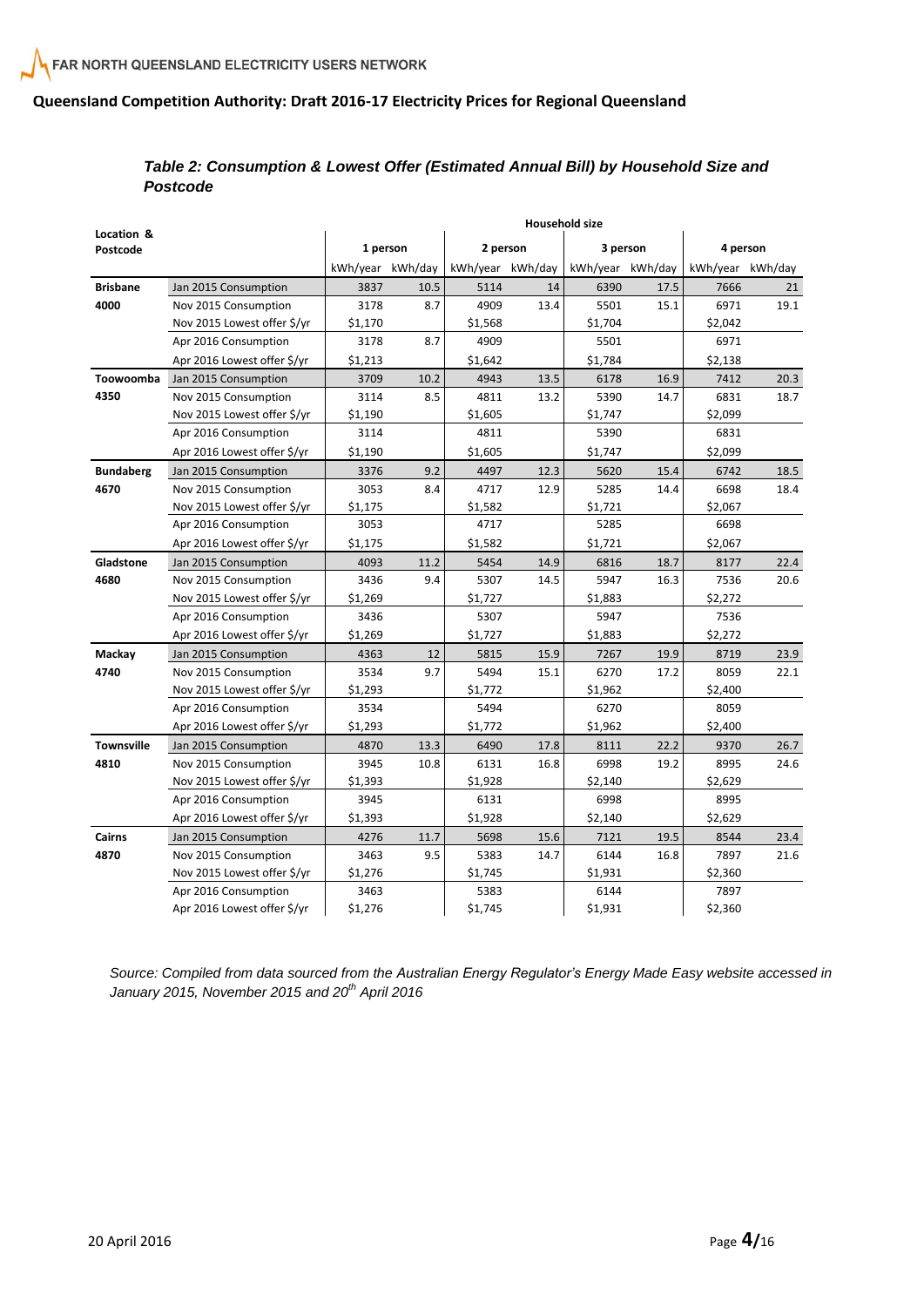#### **3.0 CHANGES TO THE RETAIL MARKET ARE UNLIKELY TO THE BENEFIT CONSUMERS**

The Queensland Government signed the Australian Energy Market Agreement with the Council of Australian Governments in June 2004. Since the agreement electricity prices throughout Australia have risen sharply compared to the Consumer Price Index (see Figure 1).



*Figure 1: National retail electricity price index, 1989-90 to 2013-14* 

The Queensland Government introduced retail competition into South East Queensland in 2007, the same year the Queensland Government delegated its authority to set prices to the Queensland Competition Authority. Prices have risen by 87 percent since 2006-07 raising the question of how consumers are benefiting from retail competition and the setting of regulated retail prices by the Queensland Competition Authority.

From 1<sup>st</sup> July 2016 consumers in South East Queensland will not have access to regulated retail electricity prices.

The lowest offer for electricity in regional Queensland has remained the same from November 2015 to April 2016 (see Table 1). This is largely attributed to Ergon Retail effectively being the only electricity retailer in regional Queensland and Ergon customers accessing regulated retail prices which are set on an annual basis.

From November 2015 to April 2016 the lowest offer to customers in Brisbane has risen by:

- 3.7 percent or \$43 for one person households
- 4.7 percent or \$74 for two person households
- 4.6 percent or \$80 for three person households
- 4.7 percent or \$96 for four person households

*Source: Australian Government Energy White Paper, April 2015*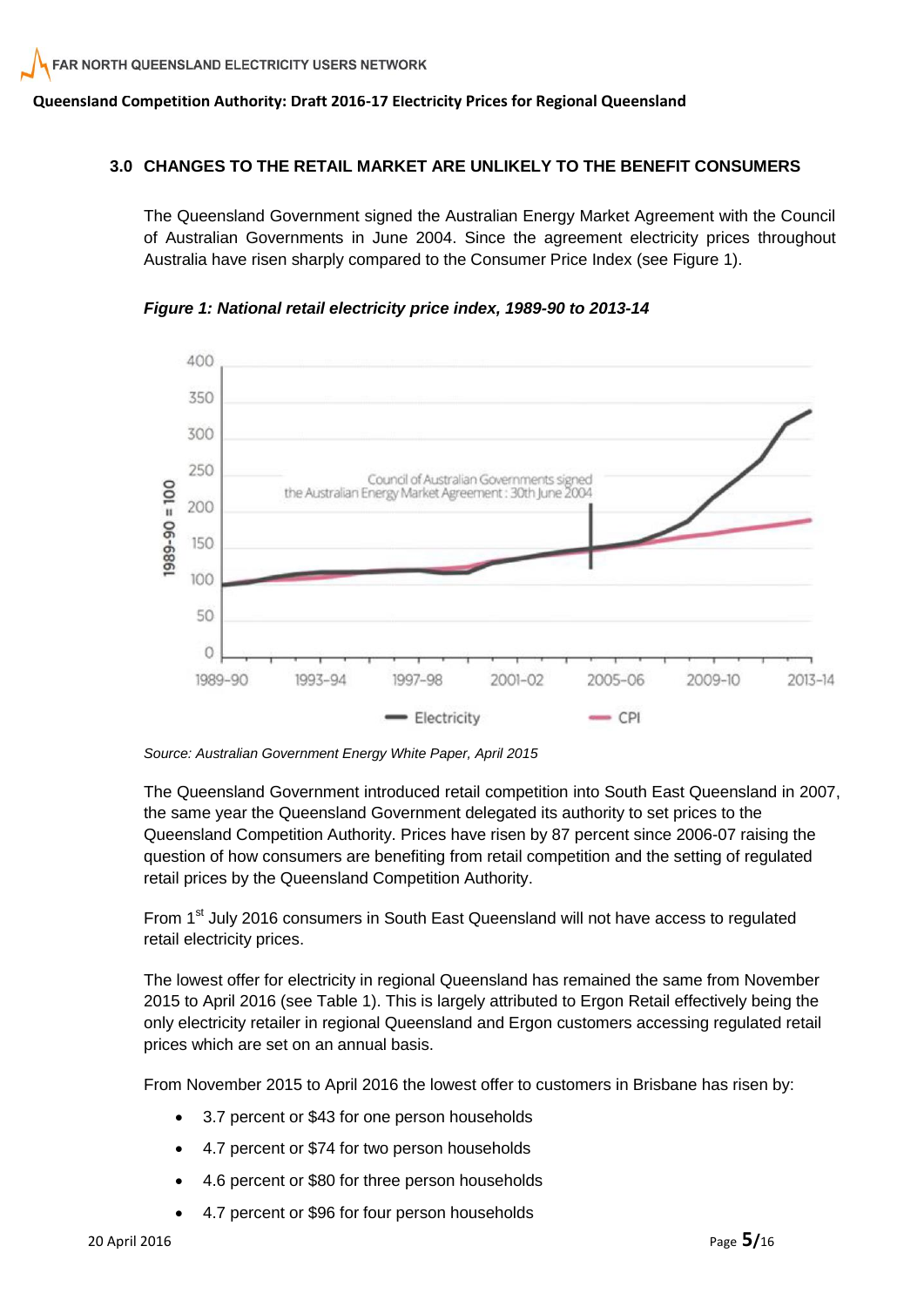This is of great concern to approximately 360,000 customers in South East Queensland who must transition from non-market or standard regulated retail contracts to market contracts with one of about 16 retailers operating in South East Queensland by  $1<sup>st</sup>$  July 2016. There are approximately 733,000 Ergon customers in regional Queensland on non-market contracts. To date the Queensland Government has not introduced full retail competition into regional Queensland therefore Ergon customers are largely captive to the Queensland Government.

| Region     | <b>Standard retail contracts</b><br>(customers) | Standard retail contracts (%<br>of customers) | <b>Market retail contracts</b><br>(customers) | Market retail contracts (%<br>of customers) |
|------------|-------------------------------------------------|-----------------------------------------------|-----------------------------------------------|---------------------------------------------|
| ACT        | 132364                                          | 76%                                           | 42274                                         | 24%                                         |
| Tas        | 239425                                          | 88%                                           | 32469                                         | 12%                                         |
| SA         | 130259                                          | 15%                                           | 715978                                        | 85%                                         |
| <b>NSW</b> | 948316                                          | 28%                                           | 2394533                                       | 72%                                         |
| Qld        | 1090731                                         | 52%                                           | 1000360                                       | 48%                                         |

#### *Table 3: Electricity contract types by state 2015-16 Quarter 2*

#### *Source: Australian Energy Regulator*

However, the Queensland Government did sign the National Energy Customer Framework which came into effect on  $1<sup>st</sup>$  July 2015. The NECF allows electricity to be sold by "exempt individual" class retailers using a Solar Power Purchase Agreement. Solar Power Purchase Agreements will revolutionise electricity retailing in Queensland and will result in the Queensland Government's \$30 billion plus network and generation assets/businesses being the supplier of last resort ie only when the sun is not generating enough energy will consumers need the poles and wires network and the generators attached to the network. The Queensland Government owns 65 percent of the generation in Queensland and Queensland generation is critical to the supply of electricity to southern states as the Queensland network is part of the national grid.

A Solar Power Purchase Agreement is an agreement to host solar PV panels on a consumer's roof for no up-front cost providing the consumer signs an agreement to pay the company an agreed amount for electricity for around 10 to 20 years. The consumer still has reliable 24 hour 365 day of the year reliability as all consumers signing a Solar Power Purchase Agreement must be connected to the grid via an "authorised" retailer such as Ergon.

There has been a great deal of media regarding the rapid uptake of solar PVs by households in regional Queensland. Since December 2014 less than 1,000 solar PVs have been installed per month in regional Queensland. The peak month for installations was in July 2012 with 4,489 installations, the low is 275 installations in March 2016 (see Figure 2). There are 116, 211 solar PVs installations connected to Ergon's regional Queensland distribution network.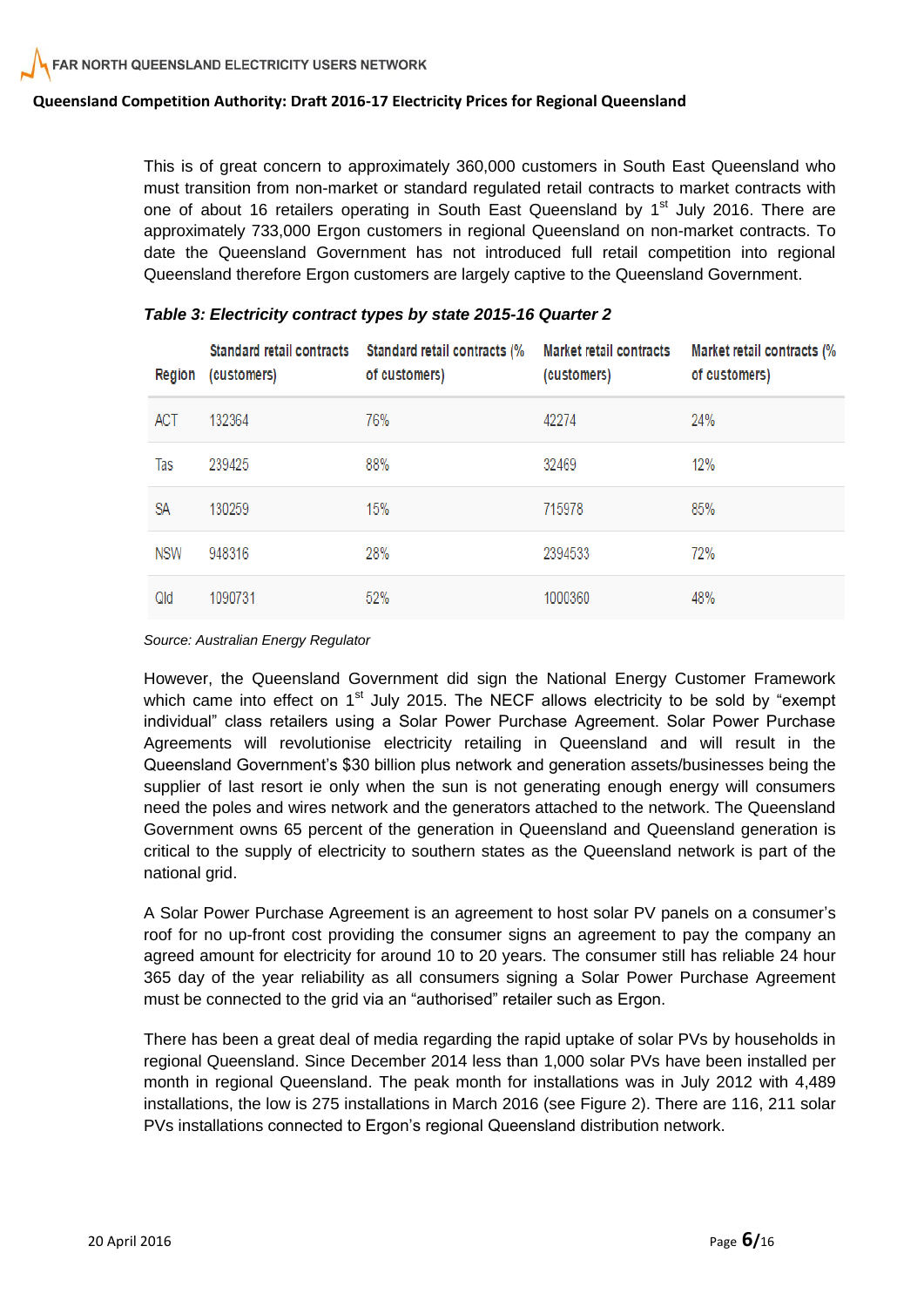

*Figure 2: Solar PV installations per month connected to Ergon's network in regional Queensland*

The increased size of solar PVs installed in regional Queensland (see Figure 3) together with an increase in solar PV installations due to Solar Power Purchase Agreements, will reduce consumption from Ergon's network. The decreased consumption will severely impact on the revenue of Ergon Network. Standard asset customers are approx. 90 percent of Ergon Network's revenue and are largely residential and small business customers (see Table 4). This puts into question how long the state owned Ergon network will remain viable without increasing fixed charges to maintain their revenue base. The National Electricity Rules stipulate consumers on Solar Power Purchase Agreements must be connected to the grid. Although the Queensland Competition Authority has proposed a reduction in fixed charges in residential bills for 2016-17, it is highly likely that a rapid unplanned uptake of Solar Power Purchase Agreements will again increase fixed charges in an effort to recoup the cost of Ergon's \$11 billion distribution network.



*Figure 3: Average solar PV capacity of installations connected to Ergon's network in regional Queensland* 

*Source: Compiled from data supplied by Ergon*

*Source: Compiled from data supplied by Ergon*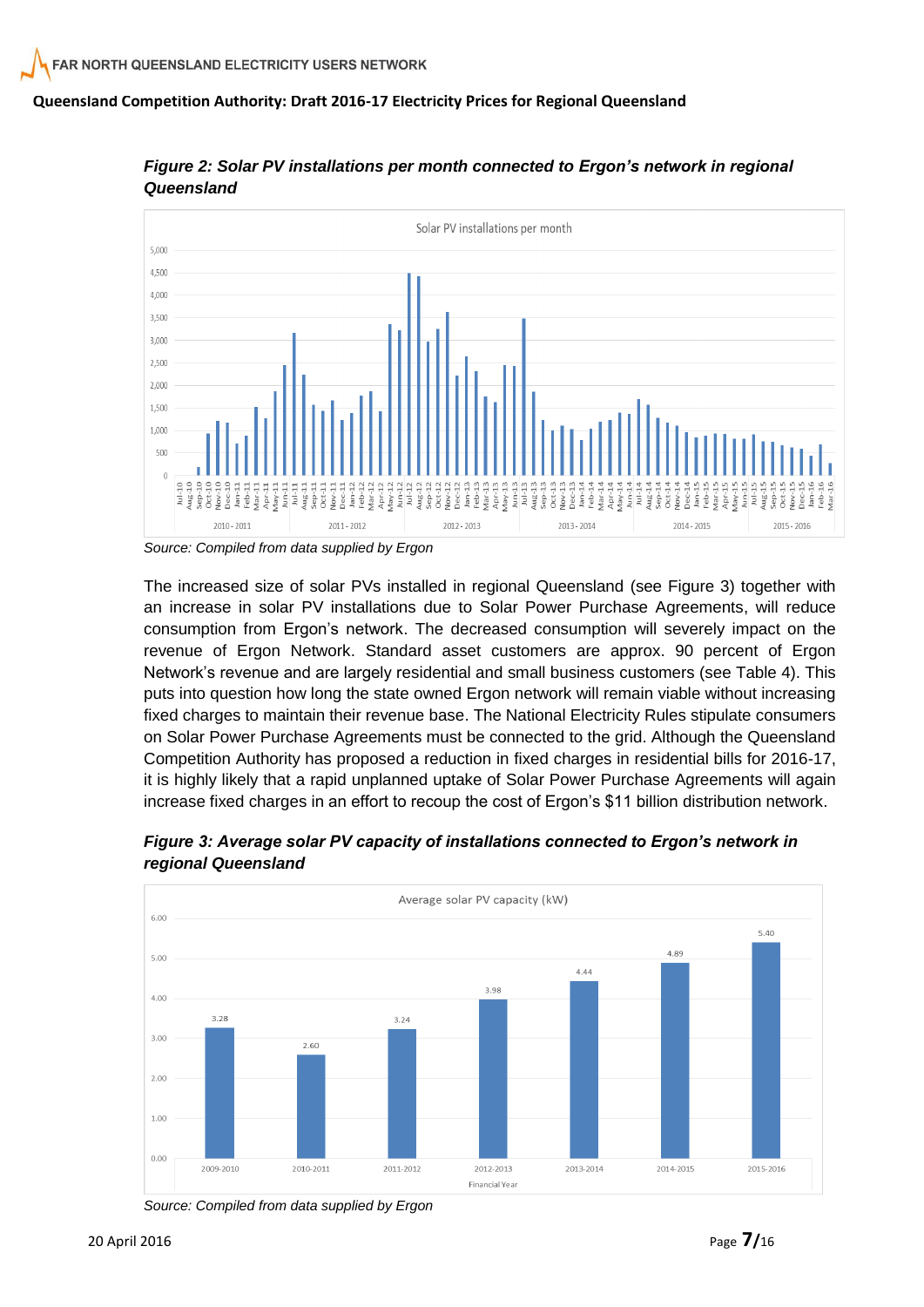| Weighted average revenue (GST exclusive) \$                      |               |       |                                             |        |
|------------------------------------------------------------------|---------------|-------|---------------------------------------------|--------|
| Tariff Class                                                     | 2013/14       | $\%$  | 2014/15                                     | $\%$   |
| Individually Calculated Customer (Pre 30 June 2010) - East       | 44,270,700    |       | 48,240,871                                  |        |
| Individually Calculated Customer (Pre 30 June 2010) - West       | 15,511,040    |       | 18,041,871                                  |        |
| Individually Calculated Customer (Pre 30 June 2010) - Mount Isa  | 0             |       | 0                                           |        |
| Individually Calculated Customer (Post 30 June 2010) - East      | 1,047,655     |       | 1,289,757                                   |        |
| Individually Calculated Customer (Post 30 June 2010) - West      | 0             |       | 0                                           |        |
| Individually Calculated Customer (Post 30 June 2010) - Mount Isa | $\Omega$      |       | O                                           |        |
| Sub total                                                        | 60,829,395    | 3.78% | 67,572,499                                  | 3.68%  |
|                                                                  |               |       |                                             |        |
| Connection Asset Customers (Pre 30 June 2010) - East             | 82,146,869    |       | 94,942,500                                  |        |
| Connection Asset Customers (Pre 30 June 2010) - West             | 11,441,634    |       | 13,797,156                                  |        |
| Connection Asset Customers (Pre 30 June 2010) - Mount Isa        | 0             |       | 0                                           |        |
| Connection Asset Customers (Post 30 June 2010) - East            | 4,876,636     |       | 5,651,283                                   |        |
| Connection Asset Customers (Post 30 June 2010) - West            | 866,628       |       | 1,005,700                                   |        |
| Connection Asset Customers (Post 30 June 2010) - Mount Isa       | 0             |       | 0                                           |        |
| Sub total                                                        | 99,331,767    | 6.18% | 115,396,639                                 | 6.28%  |
|                                                                  |               |       |                                             |        |
| Embedded Generation (Pre 30 June 2010) - East                    | 3,580,389     |       | 4,071,633                                   |        |
| Embedded Generation (Pre 30 June 2010) - West                    | 310,152       |       | 360,741                                     |        |
| Embedded Generation (Pre 30 June 2010) - Mount Isa               | 0             |       | $\Omega$                                    |        |
| Embedded Generation (Post 30 June 2010) - East                   | 16,494        |       | 19,810                                      |        |
| Embedded Generation (Post 30 June 2010) - West                   | 0             |       | 0                                           |        |
| Embedded Generation (Post 30 June 2010) - Mount Isa              | $\Omega$      |       | $\Omega$                                    |        |
| Sub total                                                        | 3,907,035     | 0.24% | 4,452,184                                   | 0.24%  |
|                                                                  |               |       |                                             |        |
| Standard Asset Customer - Large (>100 MWh p.a.) - East           | 310,116,943   |       | 354,170,263                                 |        |
| Standard Asset Customer - Large (>100 MWh p.a.) - West           | 81,279,897    |       | 90,257,050                                  |        |
| Standard Asset Customer - Large (>100 MWh p.a.) - Mount Isa      | 4,990,591     |       | 5,490,010                                   |        |
| Standard Asset Customer - Small (<100 MWh p.a.) - East           | 790,684,818   |       | 914,514,252                                 |        |
| Standard Asset Customer - Small (<100 MWh p.a.) - West           | 221,097,418   |       | 252,077,832                                 |        |
| Standard Asset Customer - Small (<100 MWh p.a.) - Mount Isa      | 13,163,973    |       | 14,799,536                                  |        |
| Standard Asset Customer - Unmetered - East                       | 19,033,098    |       | 16,936,247                                  |        |
| Standard Asset Customer - Unmetered - West                       | 2,783,367     |       | 2,250,645                                   |        |
| Standard Asset Customer - Unmetered - Mount Isa                  | 319,229       |       | 351,957                                     |        |
| Sub total                                                        | 1,443,469,334 |       | 89.79% 1,650,847,792                        | 89.80% |
| <b>Total</b>                                                     |               |       | 1,607,537,531 100.00% 1,838,269,114 100.00% |        |

#### *Table 4: Ergon's weighted average annual revenue (GST exclusive)*

*Source: Compiled from Ergon 2014-15 Pricing Proposal – Version 1.1 – AER approved*

Any action which increases regional electricity prices through higher fixed or consumption charges will further incentivise consumers to take up Solar Power Purchase Agreements and reduce annual consumption from Ergon's network. Some consumers, particularly those with their own solar PV systems, will be sufficiently incentivised to abandon the Ergon network by investing in batteries. This will only add to the falling utilisation of Ergon Network (see Figure 4). Ergon Network already suffers from one of the lowest utilisation levels in Australia (see Figure 5).

There will be winners and losers in the transition to renewable energy. Some consumers due to physical constraints & current renewable energy technology are not able to generate enough electricity for their household or business. This will have a profound impact on the economy, jobs and the standard of living of regional Queenslanders. The impact of unaffordable electricity is already biting as around 15,000 households in Queensland are unable to pay their normal 90 day electricity bill (see Table 5). This number will increase with higher consumption and higher power bills from last summer.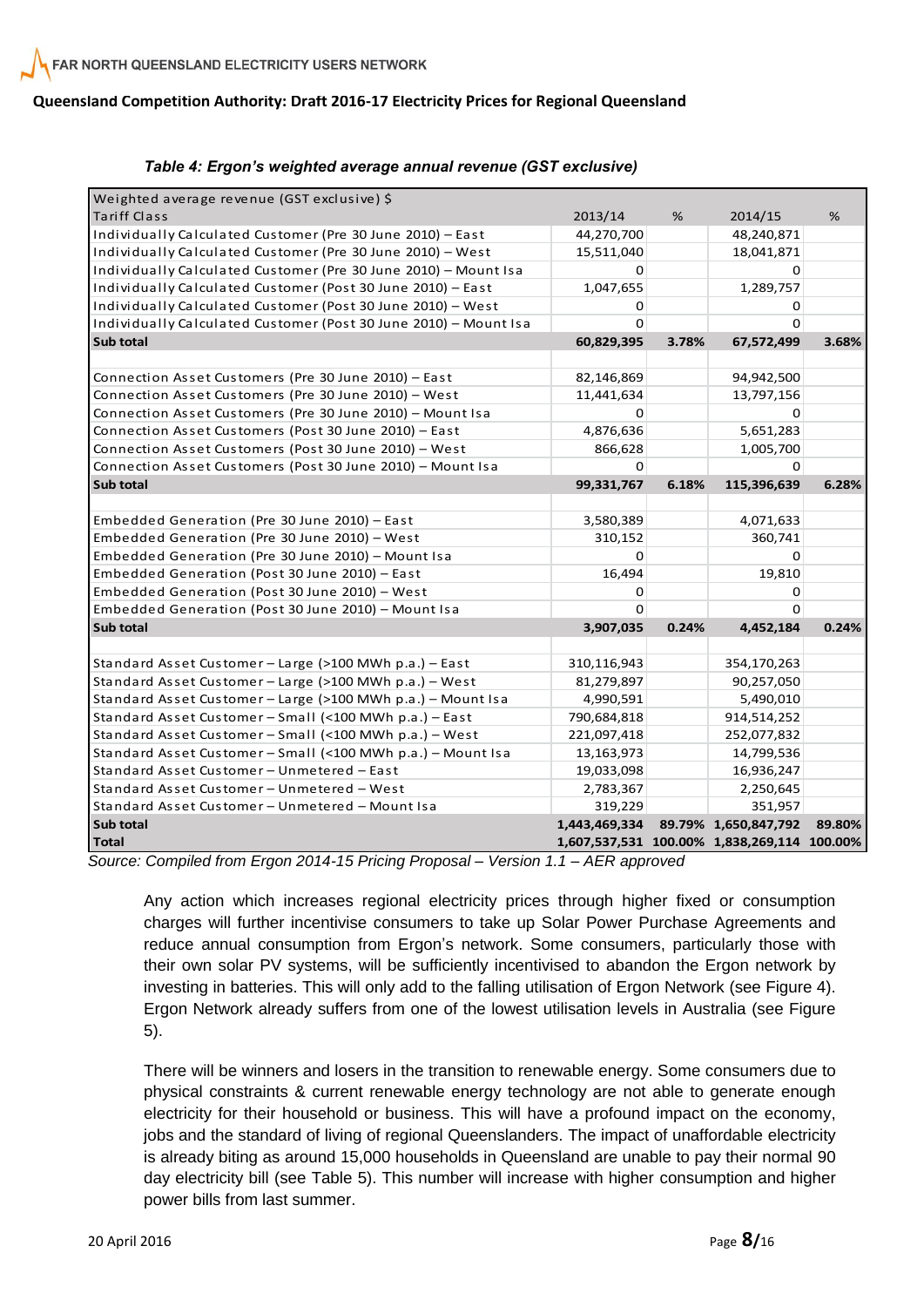

*Figure 4: Ergon system utilisation*

*Source: Hugh Grant, member of AER Consumer Challenge Panel, Submission to AER, 3 Sep 2015.*



*Figure 5: Network utilisation*

*Source: Regulatory Information Notices, CME Analysis*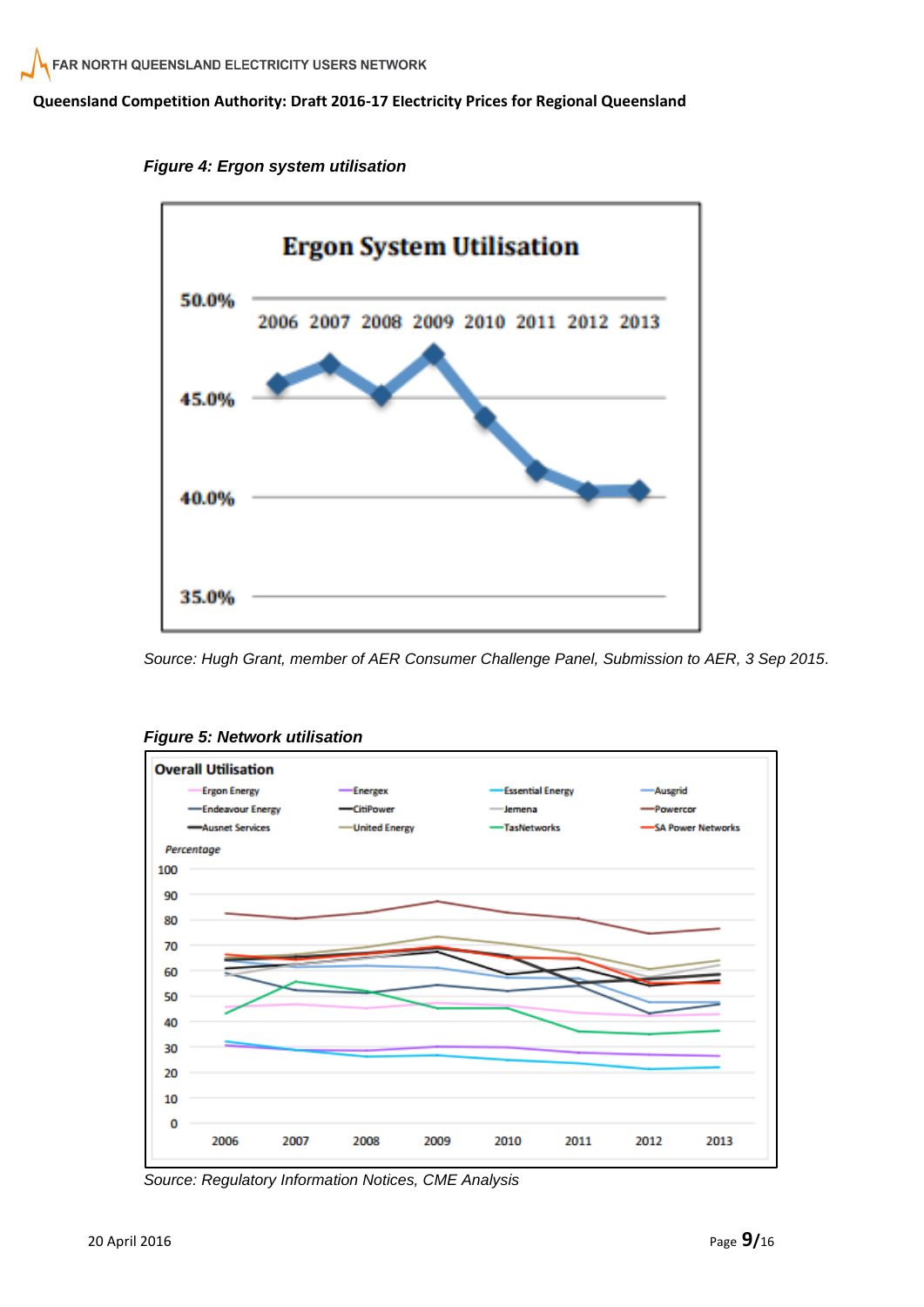| <b>Period</b>     | Participating in a<br>hardship<br>program (#) | % in a hardship<br>program in<br><b>Ergon area</b> | Av. Debt on<br>entry into a<br>hardship<br>program (\$) | Av. Length of<br>time a customer<br>remained in a<br>hardship<br>program (days) |
|-------------------|-----------------------------------------------|----------------------------------------------------|---------------------------------------------------------|---------------------------------------------------------------------------------|
| Jun Quarter 2015  | 15003                                         |                                                    | n/a                                                     | n/a                                                                             |
| - Ergon only      | 5515                                          | 36.76%                                             | 301                                                     | 127                                                                             |
| Mar Quarter 2015  | 14438                                         |                                                    | n/a                                                     | n/a                                                                             |
| - Ergon only      | 5087                                          | 35.23%                                             | 365                                                     | 154                                                                             |
| Dec Quarter 2014  | 12757                                         |                                                    | n/a                                                     | n/a                                                                             |
| - Ergon only      | 3603                                          | 28.24%                                             | 390                                                     | 174                                                                             |
| Sept Quarter 2014 | 11422                                         |                                                    | n/a                                                     | n/a                                                                             |
| - Ergon only      | 3242                                          | 28.38%                                             | 726                                                     | 190                                                                             |
| June Quarter 2014 | 9402                                          |                                                    | n/a                                                     | n/a                                                                             |
| - Ergon only      | 3209                                          | 34.13%                                             | 388                                                     | 196                                                                             |
| Mar Quarter 2014  | 8633                                          |                                                    | n/a                                                     | n/a                                                                             |
| - Ergon only      | 2938                                          | 34.03%                                             | 311                                                     | 230                                                                             |
| Dec Quarter 2013  | 7104                                          |                                                    | n/a                                                     | n/a                                                                             |
| - Ergon only      | 2461                                          | 34.64%                                             | 389                                                     | 264                                                                             |
| Sept Quarter 2013 | 8497                                          |                                                    | n/a                                                     | n/a                                                                             |
| - Ergon only      | 2998                                          | 35.28%                                             | 648                                                     | 236                                                                             |
| Dec Quarter 2012  | 8950                                          |                                                    | n/a                                                     | n/a                                                                             |
| - Ergon only      | 5184                                          | 57.92%                                             | 768                                                     | 292                                                                             |
| Sept Quarter 2012 | 8653                                          |                                                    | n/a                                                     | n/a                                                                             |
| - Ergon only      | 5293                                          | 61.17%                                             | 731                                                     | 250                                                                             |
| Dec Quarter 2011  | 7512                                          |                                                    | n/a                                                     | n/a                                                                             |
| Ergon only        | 4580                                          | 60.97%                                             | 645                                                     | 247                                                                             |
| Sept Quarter 2011 | 7309                                          |                                                    | n/a                                                     | n/a                                                                             |
| - Ergon only      | 4454                                          | 60.94%                                             | 696                                                     | 181                                                                             |
| Dec Quarter 2010  | 5311                                          |                                                    | n/a                                                     | n/a                                                                             |
| - Ergon only      | 2659                                          | 50.07%                                             | 633                                                     | 191                                                                             |
| Sept Quarter 2010 | 4932                                          |                                                    | n/a                                                     | n/a                                                                             |
| - Ergon only      | 2367                                          | 47.99%                                             | 663                                                     | 163                                                                             |

|  | Table 5: Customers in Queensland on a Hardship Program |  |  |  |  |  |  |
|--|--------------------------------------------------------|--|--|--|--|--|--|
|--|--------------------------------------------------------|--|--|--|--|--|--|

*Source: Queensland Competition Authority.*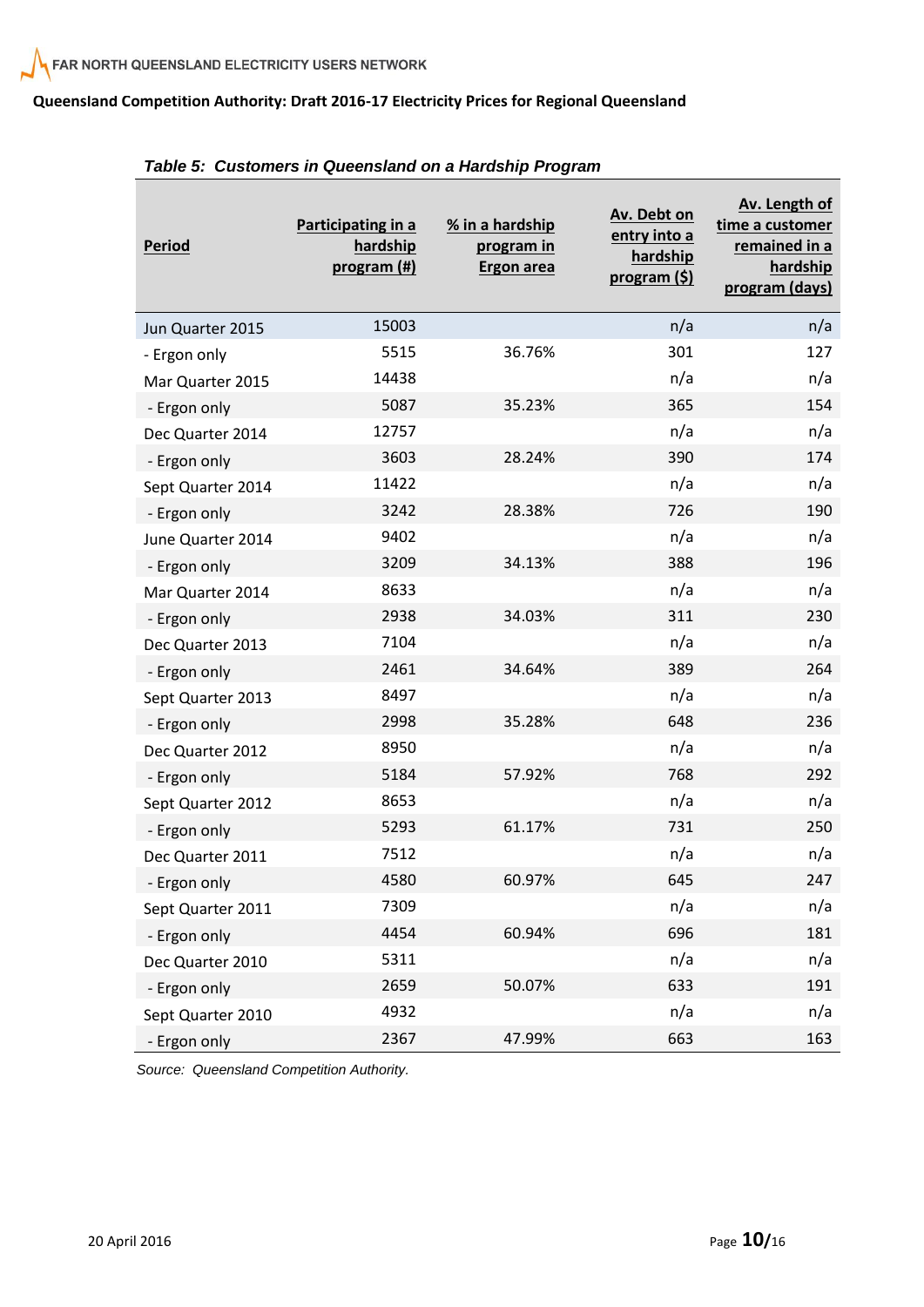|               | <b>Business Customer</b> |                     | <b>Residential Customer</b>              |        |       |                     | <b>Total Customers</b> |                     | % Business                               | % Pension/                       |
|---------------|--------------------------|---------------------|------------------------------------------|--------|-------|---------------------|------------------------|---------------------|------------------------------------------|----------------------------------|
|               |                          |                     | Retailer data                            |        |       |                     |                        | <b>Customers</b>    | <b>Concession Card</b>                   |                                  |
| Period        | Retailer<br>data         | Distributor<br>data | Pension/<br>Concession<br>Card<br>Holder | Others | Total | Distributor<br>data | Retailer<br>data       | Distributor<br>data | Disconnected (using<br>Distributor data) | Holders (using<br>Retailer data) |
| Jun Qtr 2015  | 461                      | 630                 | 1773                                     | 5886   | 7659  | 7586                | 8120                   | 8216                | 7.67%                                    | 23.15%                           |
| - Ergon only  | 141                      | 141                 | 762                                      | 2847   | 3609  | 3606                | 3750                   | 3747                | 3.76%                                    | 21.11%                           |
| Mar Qtr 2015  | 540                      | 720                 | 1830                                     | 6545   | 8375  | 8420                | 8915                   | 9140                | 7.88%                                    | 21.85%                           |
| - Ergon only  | 199                      | 199                 | 832                                      | 2949   | 3781  | 3781                | 3980                   | 3980                | 5.00%                                    | 22.00%                           |
| Dec Qtr 2014  | 436                      | 581                 | 1502                                     | 5072   | 6574  | 6525                | 7010                   | 7106                | 8.18%                                    | 22.85%                           |
| - Ergon only  | 142                      | 142                 | 698                                      | 1911   | 2609  | 2609                | 2751                   | 2751                | 5.16%                                    | 26.75%                           |
| Sept Qtr 2014 | 622                      | 758                 | 1404                                     | 5680   | 7084  | 7301                | 7706                   | 8059                | 9.41%                                    | 19.82%                           |
| - Ergon only  | 180                      | 180                 | 752                                      | 2243   | 2995  | 2995                | 3175                   | 3175                | 5.67%                                    | 23.69%                           |
| June Qtr 2014 | 549                      | 647                 | 1351                                     | 5409   | 6760  | 6953                | 7309                   | 7600                | 8.51%                                    | 19.99%                           |
| - Ergon only  | 162                      | 162                 | 891                                      | 2590   | 3481  | 3481                | 3643                   | 3643                | 4.65%                                    | 25.60%                           |
| Mar Qtr 2014  | 508                      | 551                 | 1210                                     | 5408   | 6618  | 6713                | 7126                   | 7264                | 7.59%                                    | 18.28%                           |
| - Ergon only  | 106                      | 106                 | 733                                      | 2227   | 2960  | 2960                | 3066                   | 3066                | 3.46%                                    | 24.76%                           |
| Dec Qtr 2014  | 436                      | 581                 | 1502                                     | 5072   | 6574  | 6525                | 7010                   | 7106                | 8.18%                                    | 22.85%                           |
| Dec Qtr 2013  | 495                      | 446                 | 1378                                     | 4300   | 5678  | 6048                | 6173                   | 6494                | 6.87%                                    | 24.27%                           |
| Dec Qtr 2012  | 355                      | 373                 | 1071                                     | 3888   | 4959  | 4976                | 5314                   | 5349                | 6.97%                                    | 21.60%                           |
| Dec Qtr 2011  | 320                      | 356                 | 959                                      | 4452   | 5411  | 5527                | 5731                   | 5883                | 6.05%                                    | 17.72%                           |
| Dec Qtr 2010  | 357                      | 360                 | 881                                      | 4052   | 4933  | 4986                | 5290                   | 5346                | 6.73%                                    | 17.86%                           |

|  |  | Table 6: Total Queensland Disconnections and Percentage of Pension/ Concession Card Holders Disconnected due to non-payment |  |  |  |  |  |
|--|--|-----------------------------------------------------------------------------------------------------------------------------|--|--|--|--|--|
|--|--|-----------------------------------------------------------------------------------------------------------------------------|--|--|--|--|--|

*Source: Queensland Competition Authority.*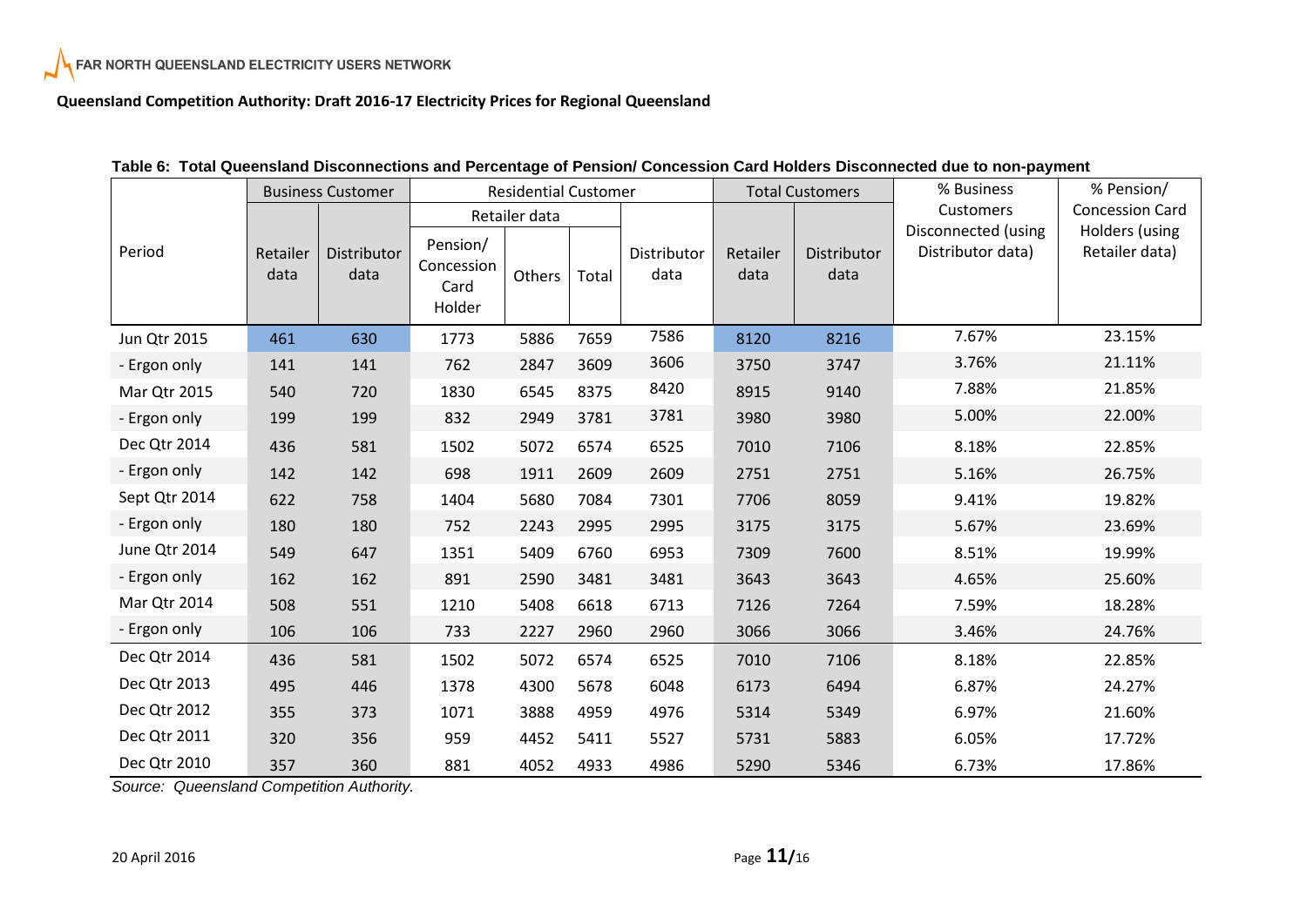#### **4.0 CHANGING THE GENERATION MIX WILL INCREASE POWER BILLS**

The Queensland Competition Authority attributes part of the rise in electricity prices to the higher wholesale generation cost which is rising due to more renewable energy in the generation mix.

Queensland is historically and currently, highly reliant on low cost electricity from black coal generation (see Figure 6). More renewable generation will adversely affect the wholesale price of electricity and affect the viability of state owned coal generators by reducing the demand for coal generation during daylight hours. More investment in renewable technology is required to ensure renewable energy is price competitive with coal and provides 24 hour 365 days of the year reliability. It is critical that businesses and residents captive to the grid can access affordable and reliable electricity despite a changing generation mix.

The current generation mix and its contribution to the supply in the national grid (National Electricity Market) at 2.25 pm on an autumn day is shown in Figure 7. It would be interesting to show the same graph at 2.25 am.



*Figure 6: Registered capacity in regions by fuel source*

S*ource: AER wholesale statistics, data current as of 1 st January 2016*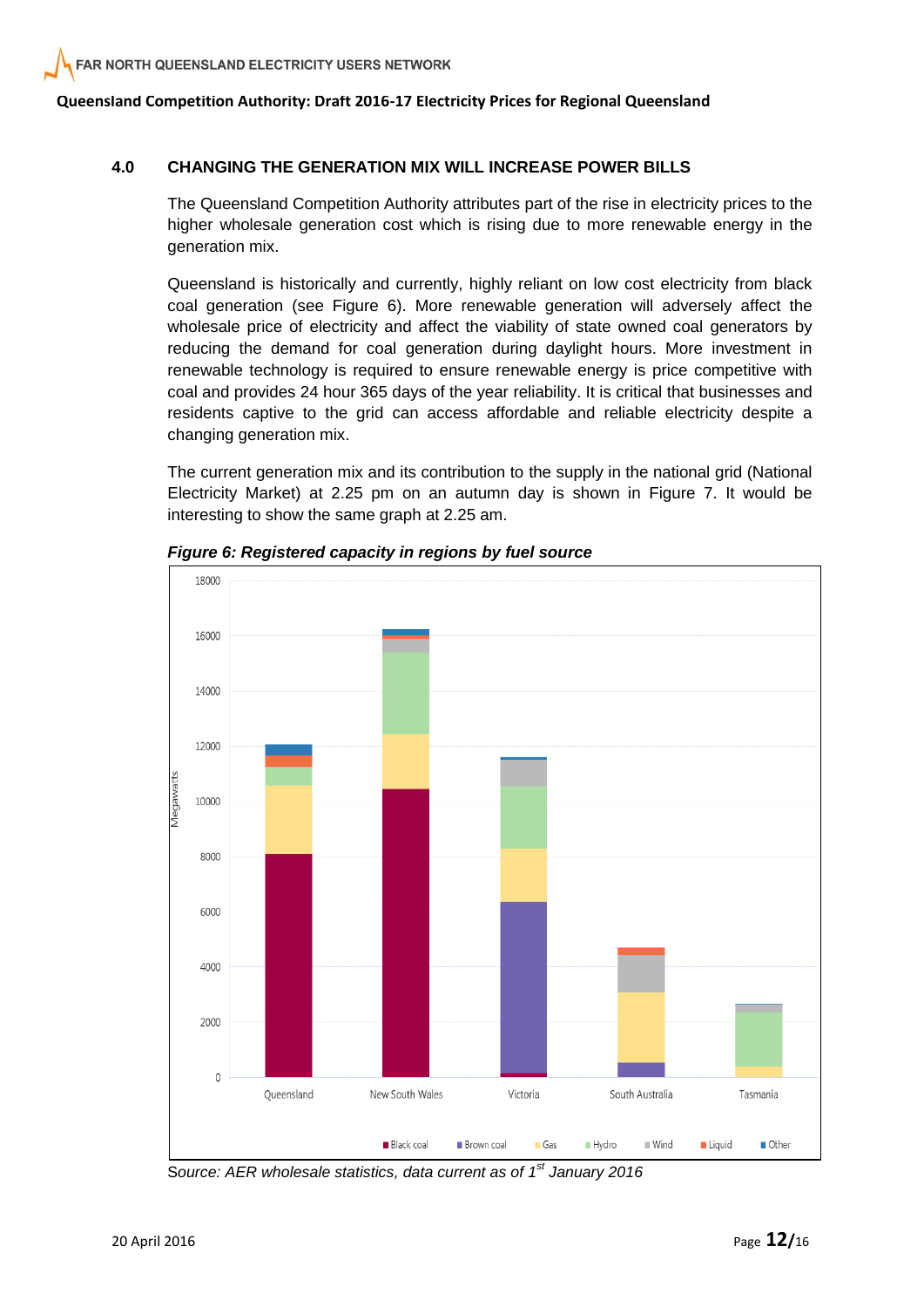

 $\overline{0}$ 

 $\mathbf{0}$ 

 $14$ 

350

69

2.042

173

 $\overline{0}$ 

976

151

 $\mathbf{0}$ 

161

379

473

1.459

8.545

7.594

27.566

#### *Figure 7: Generation mix in the National Electricity Market at 2.25 pm in autumn*



 $\overline{0}$ 

 $\mathbf{0}$ 

5.534

895

1.052

3,759

Another important consideration when setting prices that affect the generation mix is to keep in mind the investment and economic life of existing generators.

 $\overline{0}$ 

 $\overline{0}$ 

76

In August 2015, the Australian Energy Market Operator in its Electricity Statement of Opportunities estimated that under a low and medium demand scenario Queensland will not require any more generation until 2024-25.

Despite surplus generation for the next 10 years, there is 4,430 MW of 'proposed' generation (mostly open cycle gas turbine and wind) and 44 MW of 'committed' generation (all solar) planned for Queensland. Only 925 MW is withdrawn, mostly coal and gas.

There is no reference by the Australian Energy Market Operator (the entity responsible for ensuring there is adequate electricity supply in the national grid) to the generation of solar energy from around 400,000 rooftop solar PVs currently installed in Queensland or to the potential generation of solar from one million rooftop solar PVs promoted by the Queensland Government.

Government policies affect wholesale generation prices which in turn affects power bills.

**NSW** 

QLD

**Total** 

6.597

6.000

13,545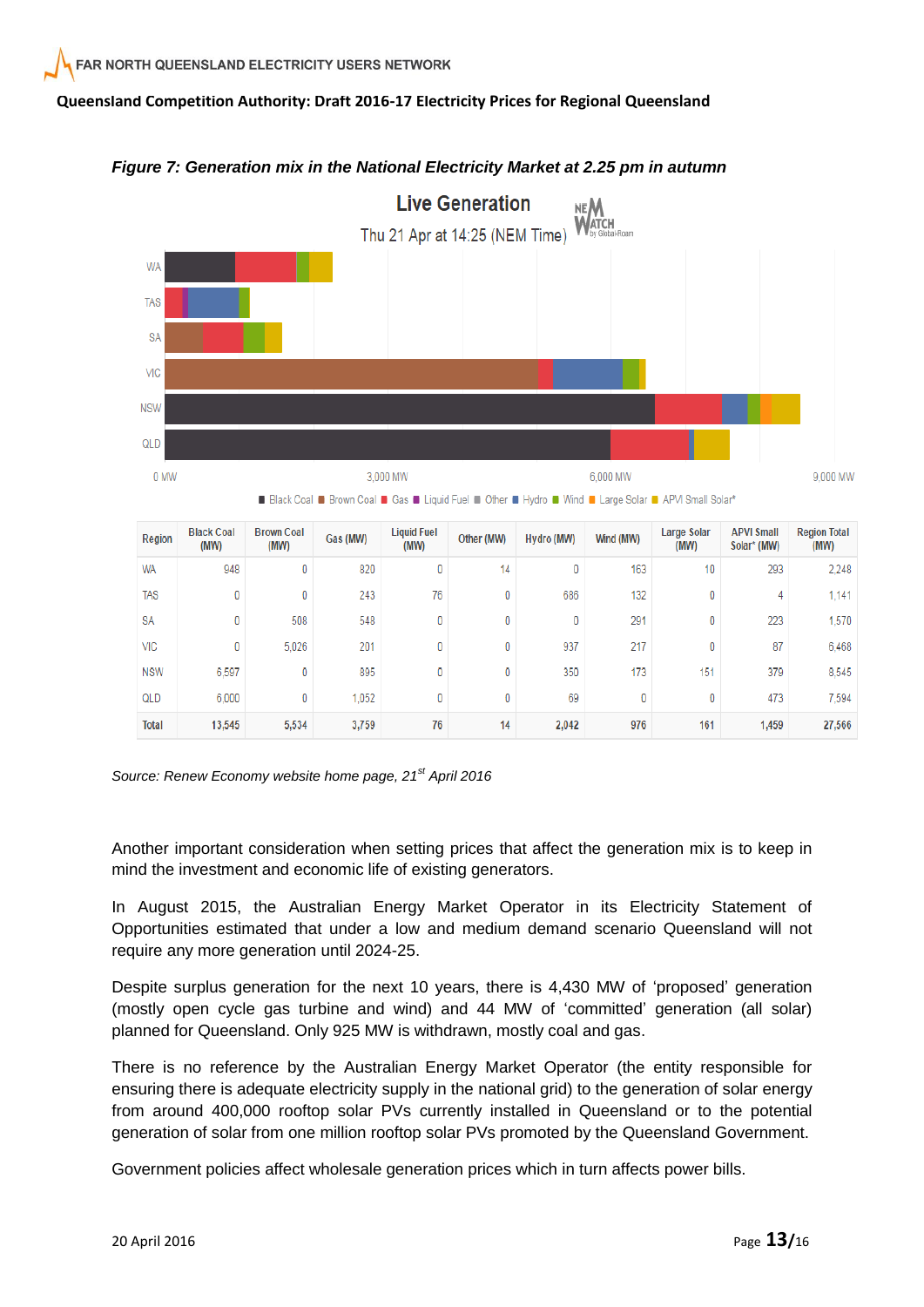#### **4.0 TIME-OF-USE TARIFFS NEED TO INCENTIVISE ENERGY EFFICIENCY**

The Queensland Government needs to ensure tariffs reward consumers for being energy efficient. For example, the Queensland Competition Authority does not have enough data for time of use tariffs and has opted to increase the Seasonal Time of Use Tariff for small business customers in regional Queensland by 13.6 percent. For regional businesses that cannot shift their load during summer peak demand times of 10.00 am to 8.00 pm, this is a most unwelcome cost impost to their business.

The imminent rollout of advanced meters will herald the age of charging according to the time of consumption rather than the total amount of electricity consumed. The proposed increase in time of use tariffs does not incentivise consumers to invest in energy efficient measures such as off peak tariffs for hot water systems and pool pumps.

Electricity prices need to give signals. The signals given by rising time of use tariffs is not to adopt time of use tariffs. If consumers do not adopt time of use tariffs there is no point in rolling out advanced metering. The Victorian experience shows that the \$2 billion mandatory roll out of advanced meters since 2009 may result in no overall benefit to consumers and instead a possible cost of \$319 million.

#### **5.0 SUMMARY**

The decisions of the Queensland Government and the Queensland Competition Authority have driven electricity prices for both businesses and residents to unsustainable levels over the past 10 years.

To achieve affordable electricity, either the Queensland Government or the Queensland Competition Authority, must reduce electricity prices by a minimum of 5 percent on current regulated retail prices for all business and residential customers in regional Queensland.

Failure to reduce regional electricity prices by at least 5 percent will jeopardise Queensland's ability to transition smoothly to a renewable energy future. The economy of regional Queensland will falter, valuable regional jobs will be lost and the standard of living will fall.

All classes of customers are vulnerable. The statistics state around 80 percent of consumers disconnected due to non-payment are working individuals and working families. Regional Queensland needs a reduction in electricity prices in 2016-17.